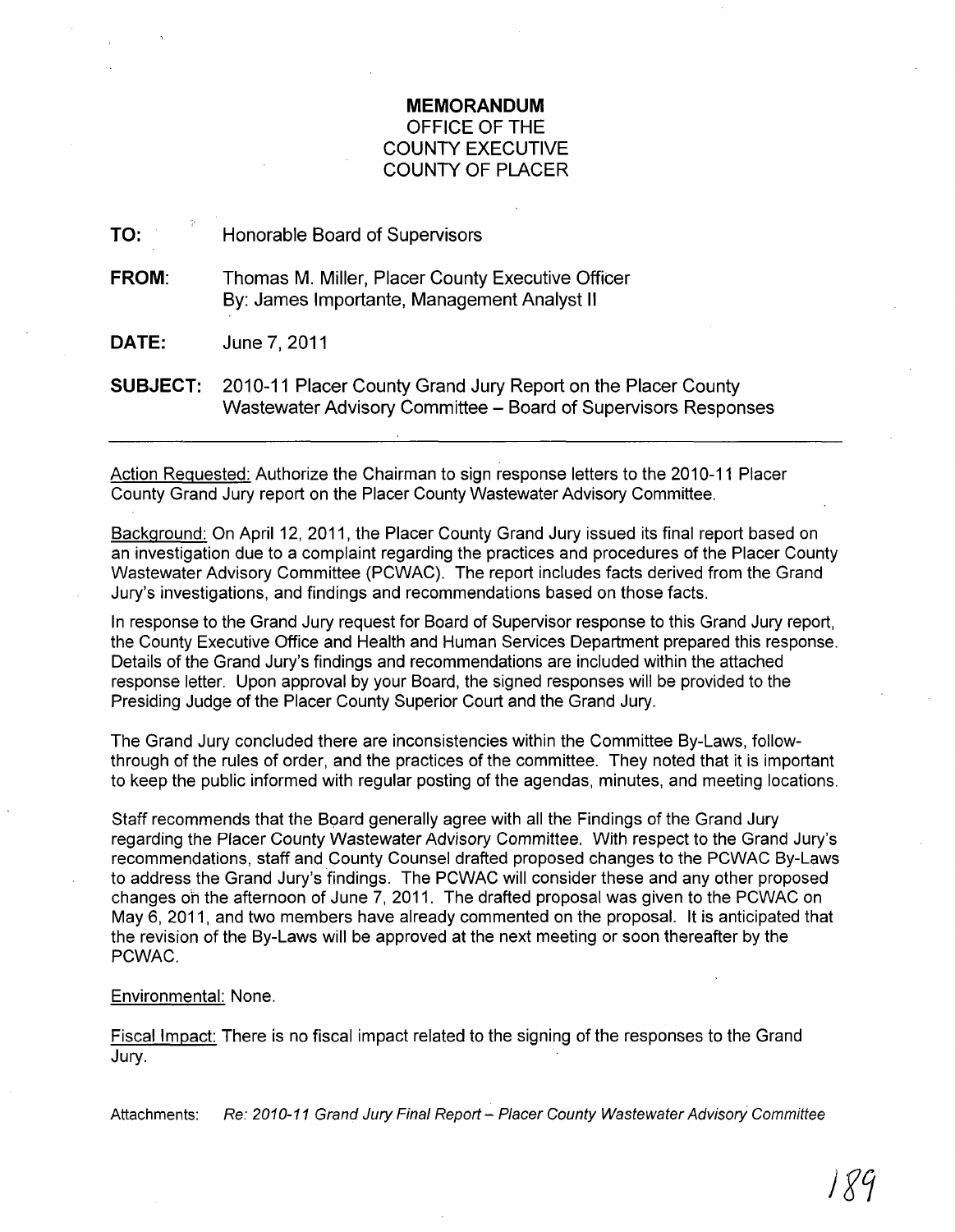June 7, 2011

Placer County Grand Jury 11490 C Avenue Auburn, CA 95603

#### Re: **2010-11 Grand Jury Final Report - Placer County Wastewater** Advisory **Committee**

To the Placer County Grand Jury:

The Board of Supervisors would like to thank the Grand Jury for the opportunity to respond to the report regarding the Placer County Wastewater Advisory Committee. Proposed amendments to the PCWAC's By-Laws have been drafted in response to the Grand Jury's Findings and Recommendations. The PCWAC will consider these and any other proposed changes on the afternoon of June 7, 2011. The drafted proposal was given to the PCWAC on May 6,2011, and two members have already commented on the proposal. It is anticipated that the By-laws revisions will be approved at the next meeting or soon thereafter by the PCWAC. The following is the Board's response to the individual Findings and Recommendations of the Grand Jury.

### **FINDINGS**

Fl. The PCWAC does not have annual financial interest statements or Statement of Economic Interests (Form 700) on file with the Placer County Clerk-Recorder's Office. This is a contradiction between what is stated in the Committee By-Laws and the actual practice that has been implemented.

The Board of Supervisors partially disagrees with Finding F1. The PCWAC is an advisory committee and its members are not required to file an annual Form 700 statement as a matter of County ordinance nor State Law. However, those PCWAC members who also serve on the Appeals Board or other separate decision-making hearing bodies are required to file an annual Form 700 Statement. The current PCWAC By-Laws are misleading on this point and proposed amendments to the By-Laws have addressed and clarified this issue.

F2. The PCWAC Agendas and Minutes are not consistently posted by the Director of Environmental Health for public access.

The Board of Supervisors partially disagrees with Finding F2. The Agendas are routinely posted on the kiosk outside the Community Development Resources Agency building located at 3091 County Center Drive in Auburn. The By-Laws do not require Minutes to be posted but are available to members of the public upon request to the Division of Environmental Health.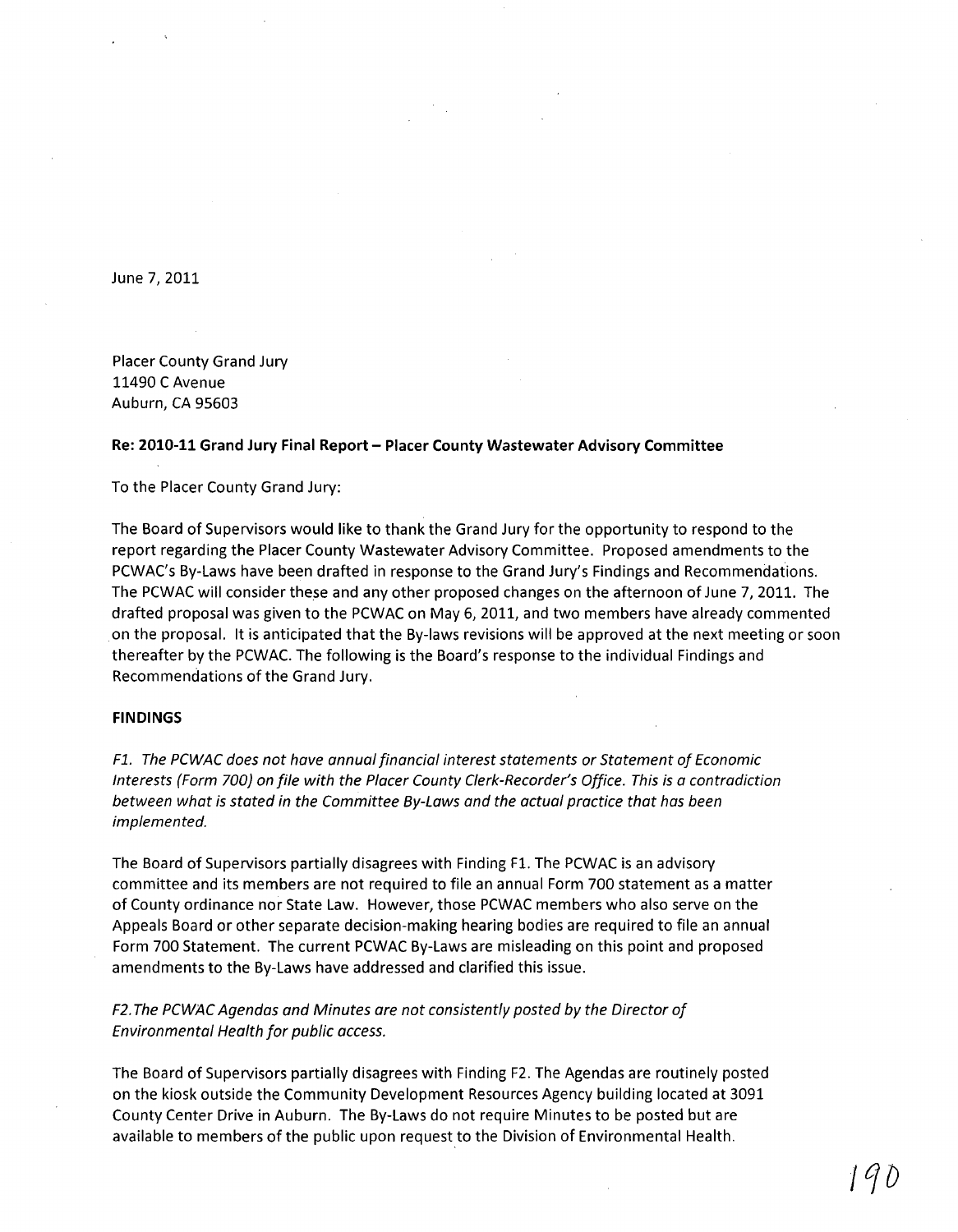Placer County Grand Jury Re: 2010-11 Grand Jury Final Report - Placer County Wastewater Advisory Committee June 7, 2011 Page 2

*F3. The Committee By-Laws state the advisory committee "shall meet regularly on a monthly basis and no less than quarterly ... " This is a contradiction and may be confusing to the public.* 

The Board of Supervisors agrees with Finding F3. Draft amendments to the By-Laws have addressed and clarified this issue. The PCWAC is in the process of public review and consideration of these amendments.

*F4. The definition and application of a quorum in the Committee By-Laws is unclear and ambiguous. .* 

The Board of Supervisors agrees with Finding F4. Draft amendments to the By-Laws have addressed and clarified this issue. The PCWAC is in the process of public review and consideration of these amendments.

*F5. There are specific rules stated in The California Political Reform Act regarding recusal. If there is a conflict of interest, the member must state there is a conflict; he/she must summarize the conflict and then must leave the podium and/or the room during consideration of that agenda item. This is not uniformly practiced and not clearly defined in the Committee By-Laws.* 

The Board of Supervisors agrees with Finding F4. Draft amendments to the By-Laws have addressed and clarified this issue. The PCWAC is in the process of public review and consideration of these amendments.

*F6. There appears to be inconsistency in following Robert's Parliamentary Rules or the rules of order stated in their Committee By-Laws.* 

The Board of Supervisors agrees with Finding F4. Draft amendments to the By-Laws have addressed and clarified this issue. The PCWAC is inthe process of public review and consideration of these amendments.

#### **RECOMMENDATIONS**

*Rl. The By-Laws be revised regarding recusal of a member. In the event of a conflict of interest, the member recusing them self must leave the room.* 

Recommendation Rl has not yet been implemented but will be implemented in the future. Drafted amendments to the By-Laws have addressed and clarified this issue. It should be noted that a conflict of interest only occurs on action items before the PCWAC (or in the case of the Appeals Board, those appeals before it). If the conflict of interest involves real property owned by the PCWAC member, that member may testify to the PCWAC as a member of the public and property owner. In all other instances, the member must recuse him/her self and leave the hearing room. The By-Laws have been amended to state this procedure.

*R2. Redefine a quorum to be one more than 50% of the committee membership. A quorum be present at the time of voting.* 

Recommendation R2 has not yet been implemented but will be implemented in the future. The PCWAC is comprised of 13 members. The draft amendment to the By-Laws has been proposed to define a quorum as 7 members present.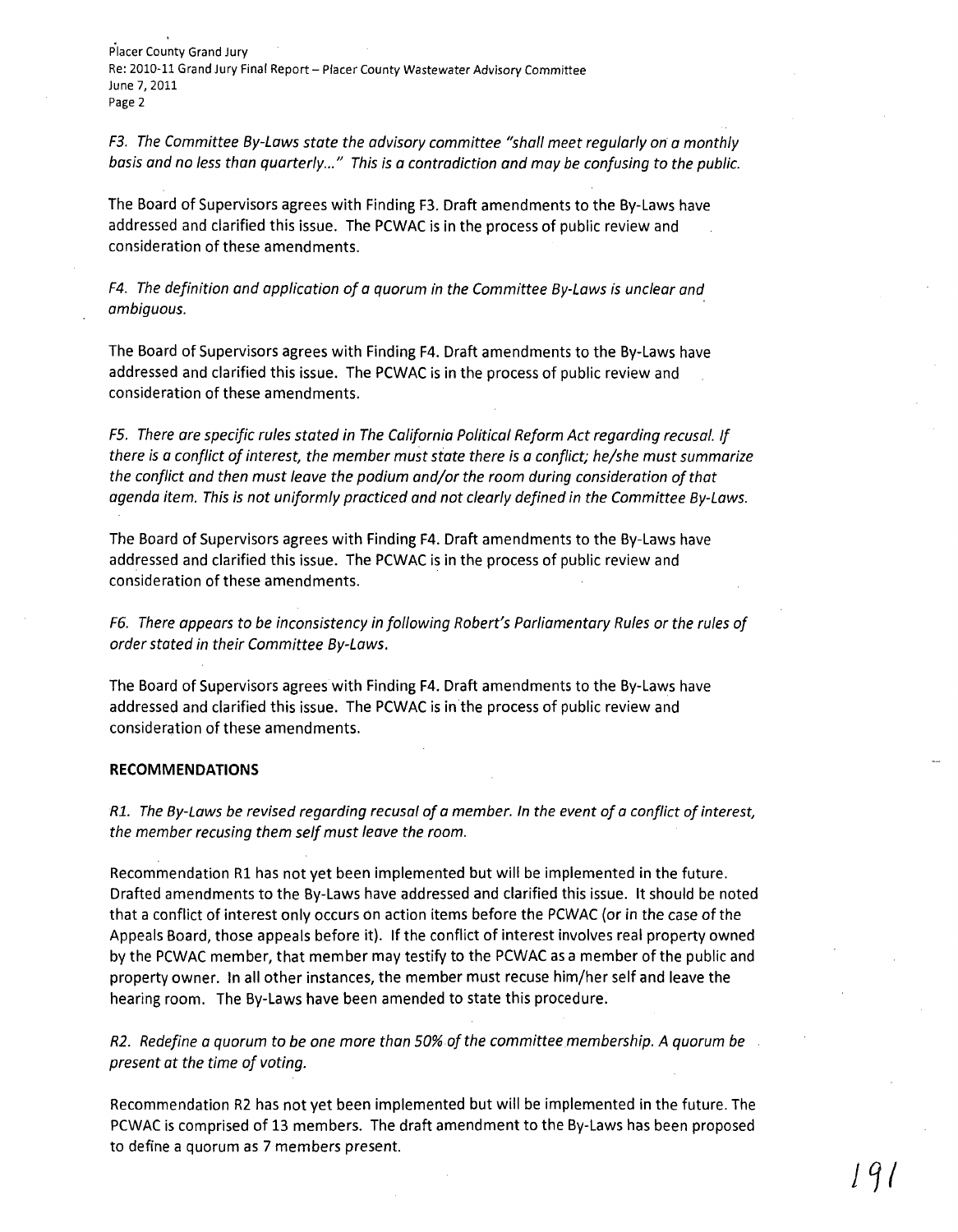Placer County Grand Jury Re: 2010-11 Grand Jury Final Report - Placer County Wastewater Advisory Committee June 7, 2011 Page 3

## R3. The PCWAC practices be consistent with the revised By-Laws.

Recommendation R3 has not yet been implemented but will be implemented in the future. Draft amendments to the By-Laws include a new section outlining the PCWAC's meeting practices and procedures.

R4. Keep the public informed as to how they function as an advisory committee to the Director of Environmental Health.

Recommendation R4 has been implemented. The Division of Environmental Health strives to keep the public informed of all of its activities and functions, including assisting in the dissemination of matters considered and discussed by the PCWAC in its meetings and will continue to do so in the future.

R5. The PCWAC require the members to complete the Statement of Economic Interests (Form 700), and submit the forms to the Placer County Clerk-Recorder's Office.

Only those members of the PCWAC who serve on the Appeals Board or who are required through another committee appointment or County employment to file a Form 700 must complete the form. The Director will ensure that those members file a Form 700 with the Placer County Clerk-Recorder's Office no later than July 31,2011 and will ensure that these same members file every year thereafter. The By-Laws include an amendment to correct and clarify the Form 700 requirements for the PCWAC members.

R6. The Director of Environmental Health be responsible for posting the meeting agenda and location of the meeting 72 hrs in advance:

- *At* the front office of the Environmental Health Department,
- The meeting board located at the Placer County Board of Supervisors' Office,
- On the Placer County Website (www.placer.ca.gov),
- If the committee has no agenda items and there is no reason to meet, a cancelation should be posed in the same manner.

Proposed amendments to the By-Laws are proposed to address the above issue. These amendments will outline the noticing and posting procedures for regular and special meetings as well as cancellations.

Specifically, for regular meetings the agenda will be posted at the following locations 72 hours in advance of the meeting:

- On the kiosk outside the CORA building (Please note, since moving into the CORA building, there is a community public counter but no general public access to the Division of Environmental Health. As a result, the Division along with other departments and divisions in CORA post meeting notices in this kiosk.)
- On the meeting board located at the Placer County Board of Supervisors' office located at 175 Fulweiler Avenue, Auburn; and
- On the Placer County Website (www.placer.ca.gov).

In addition, the proposed amendments to the By-Laws will include 48 hours in advance posting and noticing provisions for any special meetings and 24 hour posting of meeting cancellations procedures at the above identified locations.